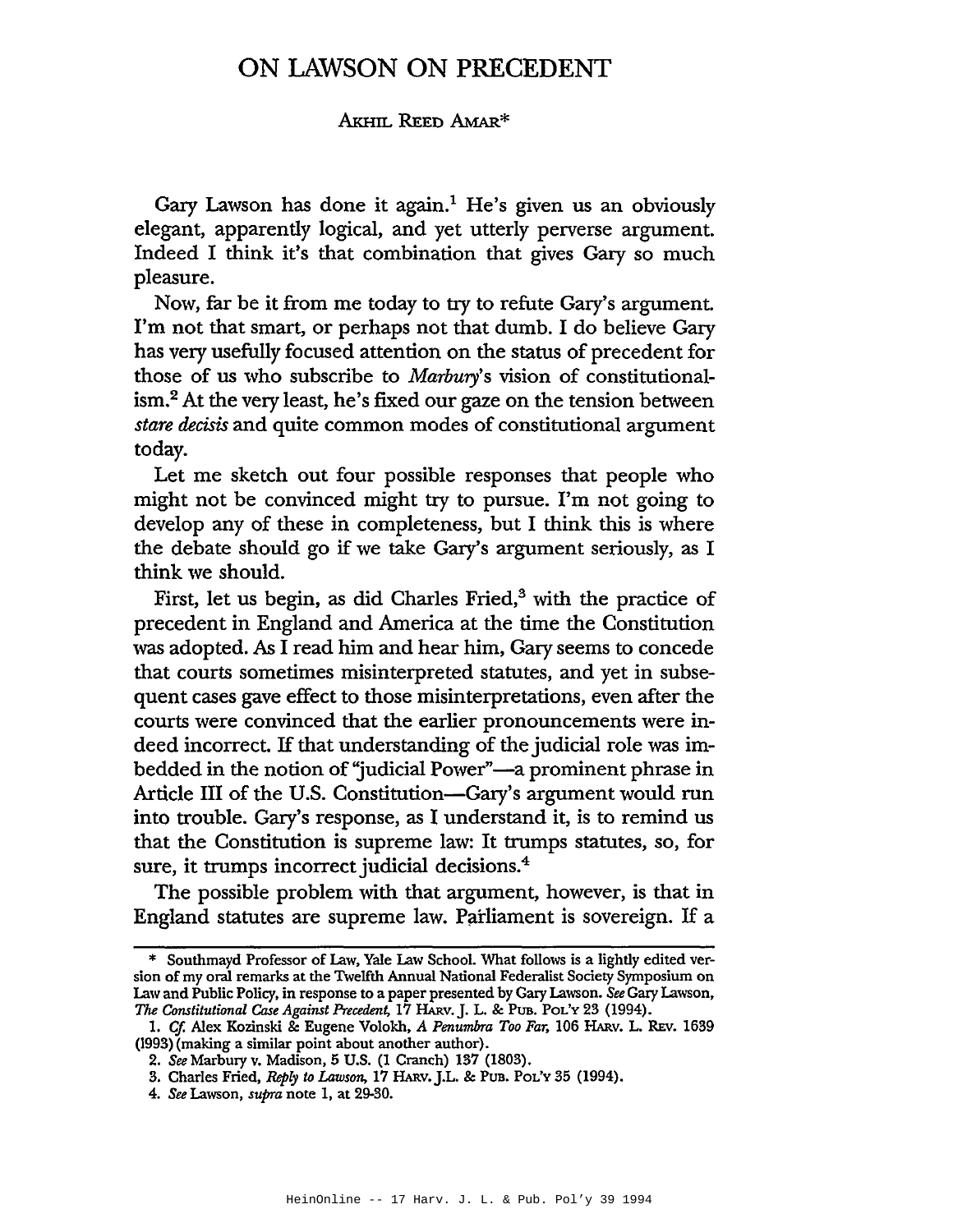judicial misconstruction can trump a sovereign statute—the highest law promulgated by the sovereign Parliament—then one might ask why the same thing might not be true for the Constitution in America. Let me also note that because Gary's analysis focuses so much on the unique status of the Constitution, it is less than clear to me that his argument would equally apply to *stare* decisis in American statutory cases. Even though he said that he thought it would,<sup>5</sup> he did not defend that claim here today. I think one would need to go beyond his remarks in order to do that. That's the first possible line of attack.

A second and connected line would focus on the possibility (to coin a rather awkward phrase) of "blessing enactments." The basic concept in the statutory context would be as follows. A statute is passed at time *TI,* and misinterpreted by a court at time *T2,* yet the legislature at some later time T3 passes another statute that seems to accept the misinterpretation: to embrace it, to bless it. Then at time *T4,* when a court revisits the initial statute, perhaps the court is perfectly legitimate to stick with its initial misinterpretation because the legislature has blessed it with a subsequent enactment. (Some people, for example, might argue that such was the case with *Runyon v. McCrary,6* which might have been wrongly decided in 1976, but which was reaffirmed by *Patterson v. McLean Credit Union7* in 1989, possibly in reliance on intervening congressional legislation that seemed to bless the *Runyon* decision.) <sup>8</sup>

Whether that argument from the statutory context could be applied to the constitutional context is an interesting question. I once took a course from Judge Bork and I floated, rather thoughtlessly, an argument that perhaps if the Warren Court had not rendered certain constitutional decisions in the 1960s, the Constitution at that time would have been amended to embrace some of those readings. So, I argued, perhaps those precedents should be followed today because they were the functional equivalent of an amendment. Judge Bork looked at me and said—I remember this quite vividly—"That is not an argument in our legal culture." It may not be, but I would note that Justice

*<sup>5.</sup> See id.* at 24.

<sup>6.</sup> 427 U.S. 160, 168 (1976).

<sup>7.</sup> 491 U.S. 164, 170 (1989).

<sup>8.</sup> For more discussion of the possible importance of this intervening legislation, see Paul Gewirtz, *Reverse Discrimination: Precedent and the Rehnquist Court,* NEW REpUBUC, Oct. 24, 1988, at 13.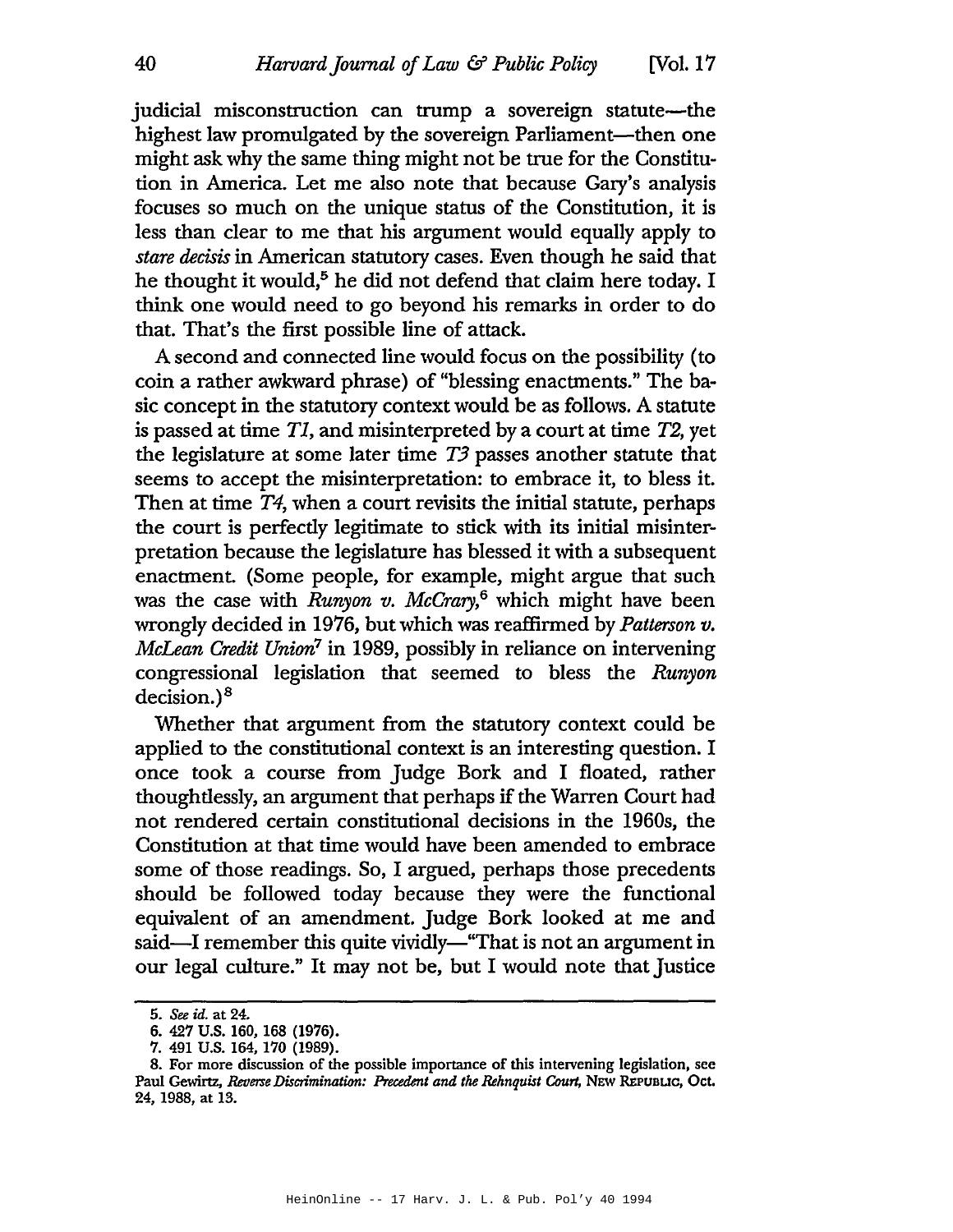Scalia in the *Union Gas*<sup>9</sup> case a few years ago seemed to make a rather similar argument. He suggested that in *Hans v. Louisianalo* in 1890, perhaps the Eleventh Amendment was misinterpreted, but that nevertheless, judges today should probably stick with that misinterpretation because the Seventeenth Amendment, modifying the rules for how Senators are selected, might have been predicated on the then-prevalent misunderstanding that Hans represented.<sup>11</sup> So, Justice Scalia, if I read him correctly in *Union Gas,* suggested the possibility of blessing enactments at the level of subsequent constitutional amendments that have presupposed the earlier judicial case law.

A third possible line of attack would put some pressure on Gary's effort to distinguish sharply between vertical and horizontal precedent. Vertical precedent, you will recall, involves a situation where a lower judge thinks that the higher court is wrong. Gary says that perhaps the lower judge is obliged to follow not her own oath of office and best understanding of the Constitution, but rather the (hypothesized) misinterpretation<sup>12</sup> of a higher court. If we take seriously the idea that the Constitution is the supreme law, however, and perhaps that every person should interpret it directly and follow it, it is not clear that vertical precedent should be distinguished from horizontal precedent. Fred Schauer has made this point as well.<sup>13</sup> Mike Paulsen, for example, has argued that in some situations a lower judge should simply say to a higher court: "Go ahead, make my day: reverse me. You're wrong about the Constitution. You've taken your oath of office, but that's no excuse for my violating mine. I'm going to follow my oath of office and decide the Constitution correctly as I understand it. If you don't like it, take cert."14

If we don't buy the "make my day" argument, which is compatible in many ways with Gary's overall approach, it might be because we see an implicit hierarchy that is at least permittedperhaps compelled-by Article III, where the oaths of office and the interpretations of higher courts trump those of lower judges. Yet if we see an implicit vertical hierarchy, perhaps we could

<sup>9.</sup> Pennsylvania v. Union Gas Co., 491 U.S. 1 (1989).

<sup>10.</sup> 134 U.S. 1 (1890).

<sup>11.</sup> 491 U.S. at 30-35 (Scalia,]., concurring in part and dissenting in part).

*<sup>12.</sup> See* Lawson, *supra* note 1, at 24.

<sup>13.</sup> See Frederick Schauer, *Precedent and the Necessary Externality of Constitutional Norms,* 17 HARv. ].L. & PUB. POL'y 45, 47 (1994).

*<sup>14.</sup> See* Michael S. Paulsen, *Accusing]ustia: Some Variations* on *the Themes ofRobert* M. Cover's Justice Accused, 7 J. LAW & RELIGION 33, 82-88 (1989).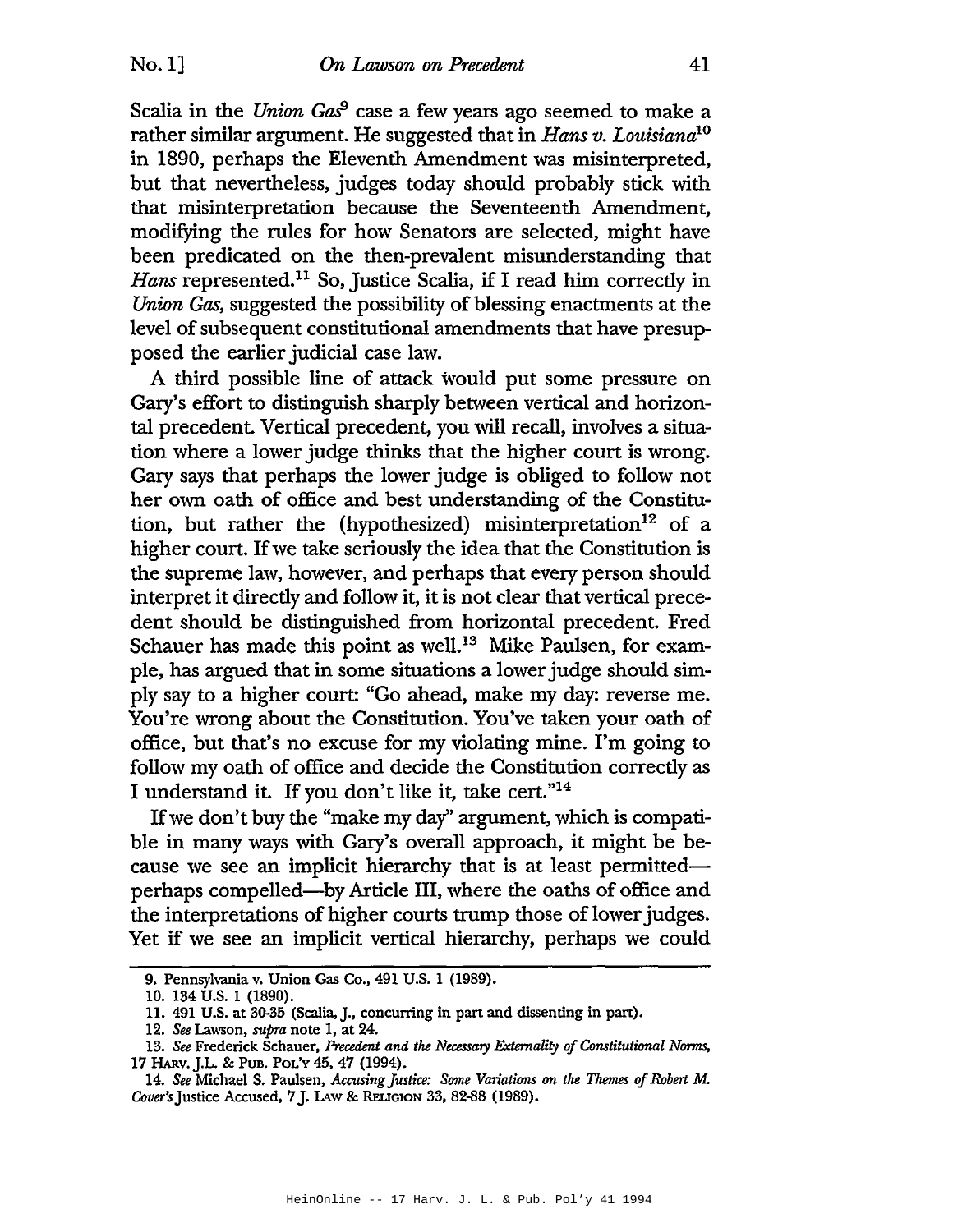equally read in an implicit *temporal* hierarchy that endows an earlier court with a certain priority over later courts—especially if the earlier court is much closer in time to the relevant constitutional enactment.James Madison, for example, seemed to think that the Constitution was ambiguous in certain aspects, but those ambiguities would be clarified—his word was "liquidated"<sup>15</sup>—by early precedents, both judicial and political (in the executive and legislative branches).16 Madison's approach seemed to give priority to the first courts to hear certain issues. That's the third line of attack-pressing the distinction between vertical and horizontal precedent: If you buy the idea of vertical hierarchy, why not temporal hierarchy?

A final line of attack might push hard on Gary's effort to distinguish sharply between *stare* decisis on the one hand, and *res judicata* on the other. Gary says that even if a court gets it wrong, perhaps that misinterpretation should be final as between the parties in that case.<sup>17</sup> Under this approach, even if a later court is convinced that, for example, *Plessy v. Ferguson*I8 was an error, *Plessy's* judgment arguably should stand as the law of the case for the parties involved.

Well, perhaps judicial opinions must be final in the sense of being immune from executive revision in order to satisfy a certain vision of the Constitution. We all learned that from *Haybum Case: <sup>19</sup>* Executives cannot review and reverse judicial opinions. Of course, the judicial power of the United States emphatically does not require that a judge's decision be immune from reversal by other judges. A decision that lacks finality in the sense that some other judges could overrule you is not an "advisory opinion." This happens everyday, I suppose; when our moderator, Judge Ginsburg, hears a case, for example, he almost invariably faces the possibility that another set of judges will reverse him.

Ifyou buy the concept that, vertically, there can be reversal by a higher court, why not horizontally and temporally? If you take Gary's overall approach seriously, you might well believe that a

*<sup>15.</sup> See* THE FEDERALIST No. 37, at 229 (James Madison) (Clinton Rossiter ed., 1961).

<sup>16.</sup> For a rich and thoughtful analysis of Madison's understanding of judicial and political precedent on constitutional issues, see H.]efferson Powell. *The Original Understanding ofOriginal Intent,* 98 HARv. L. REv. 885, 935-41 (1985).

*<sup>17.</sup> See* Lawson, *supra* note 1, at 27.

<sup>18.</sup> 163 U.S. 537 (1896).

<sup>19.</sup> 2 U.S. (2 Dall.) 409 (1792).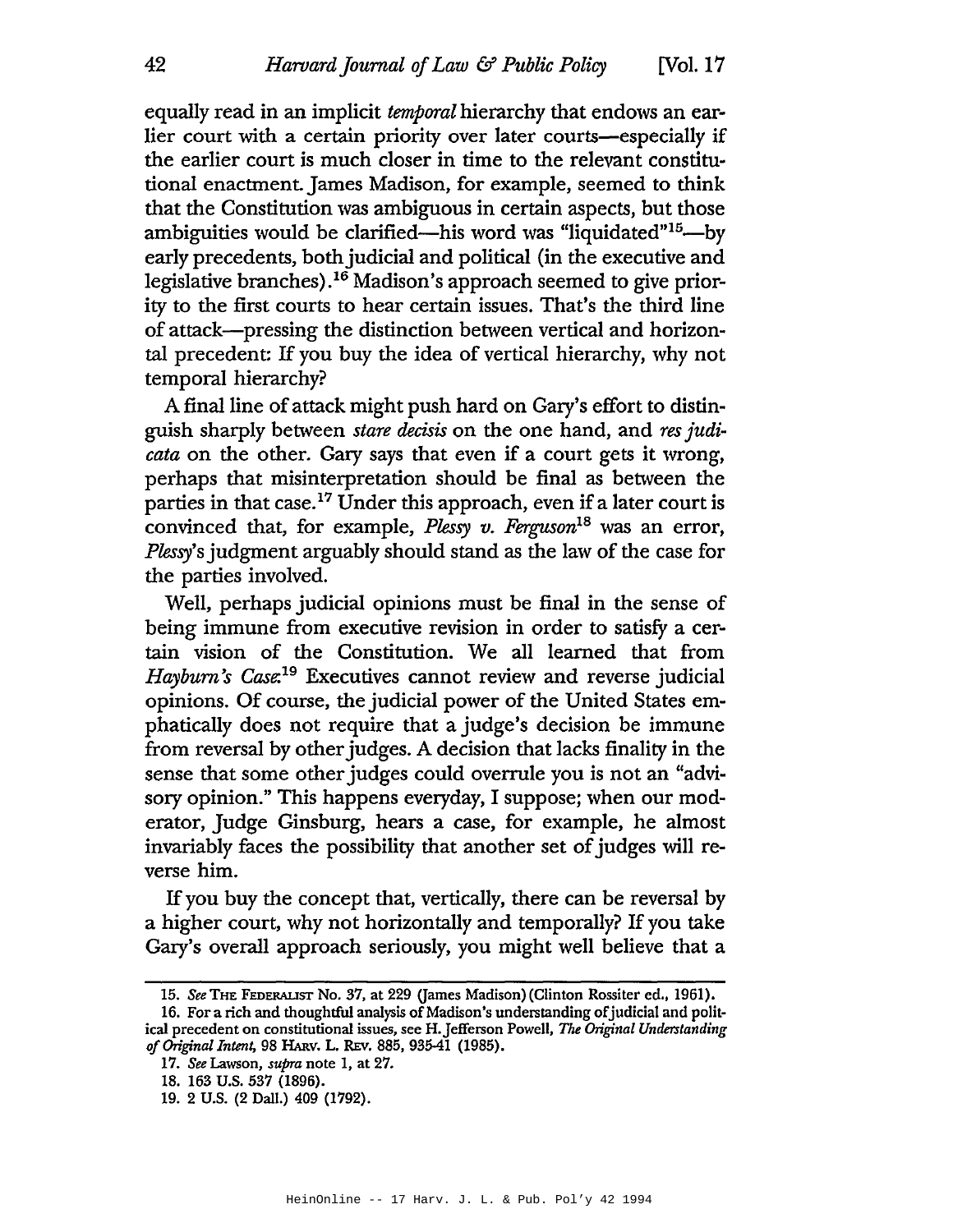later court should indeed ignore *res judicata* and undo an incorrect judgment between parties based on an incorrect reading of the Constitution. If, conversely, you *don't* buy that conclusion, if you think-as does Gary, it seems-that *res judicata* actually *does* sometimes bar reconsideration, what you are conceding, it seems to me, is that the very concept of jurisdiction may subsume the power to get it wrong sometimes. Maybe jurisdiction is the right to be wrong in a certain domain. If that is true between the parties, as the *res judicata* issue might suggest and as Gary seems to concede, perhaps that could equally be true when the question is rather the precedential effect of the decision for non-parties: *stare* decisis. The notion of jurisdiction as "the right to get it wrong" sometimes might be analogous to the political question doctrine-a doctrine which seems, in some ways, in tension with the general idea of judicial review. Yet we might think, for example, that it's up to the Senate to decide how to try impeachments. Even if the rules that Senators promulgate are misunderstandings of the Constitution, they have jurisdiction to decide that. They are the relevant court, and no other court should try to overturn their approach. Jurisdiction may subsume, in some cases, the power to get it wrong.

So those are four possible—admittedly sketchy and tentative responses to Gary's argument. Let me conclude by saying that I'm troubled by these responses too because, although they seem to disagree with Gary's position, they may share a common feature with it. Gary's position is that precedent is affirmatively unconstitutional.<sup>20</sup> Some of the counter-arguments I have raised may tend to suggest that precedents *always* have to be followed. So there may be a knife-edged quality to some of the arguments that fails to account for our current practice-which, as Professor Fried reminded us, embraces neither extreme.<sup>21</sup> Precedents need not always be followed, but they are entitled to some rather than zero weight. Yet some of the arguments marshalled against Gary may share more in common with his approach than one might first think. So we may have a knife-edged quality to the debate which would, if taken seriously, lead us to outlandish and perverse results either at one extreme (precedent counts for nothing) or at the other extreme (it counts for everything, as until recently in the House of Lords).

*<sup>20.</sup> See* Lawson, *supra* note I, at 24.

<sup>21.</sup> *See* Fried, *supra* note 3, at 36-37.